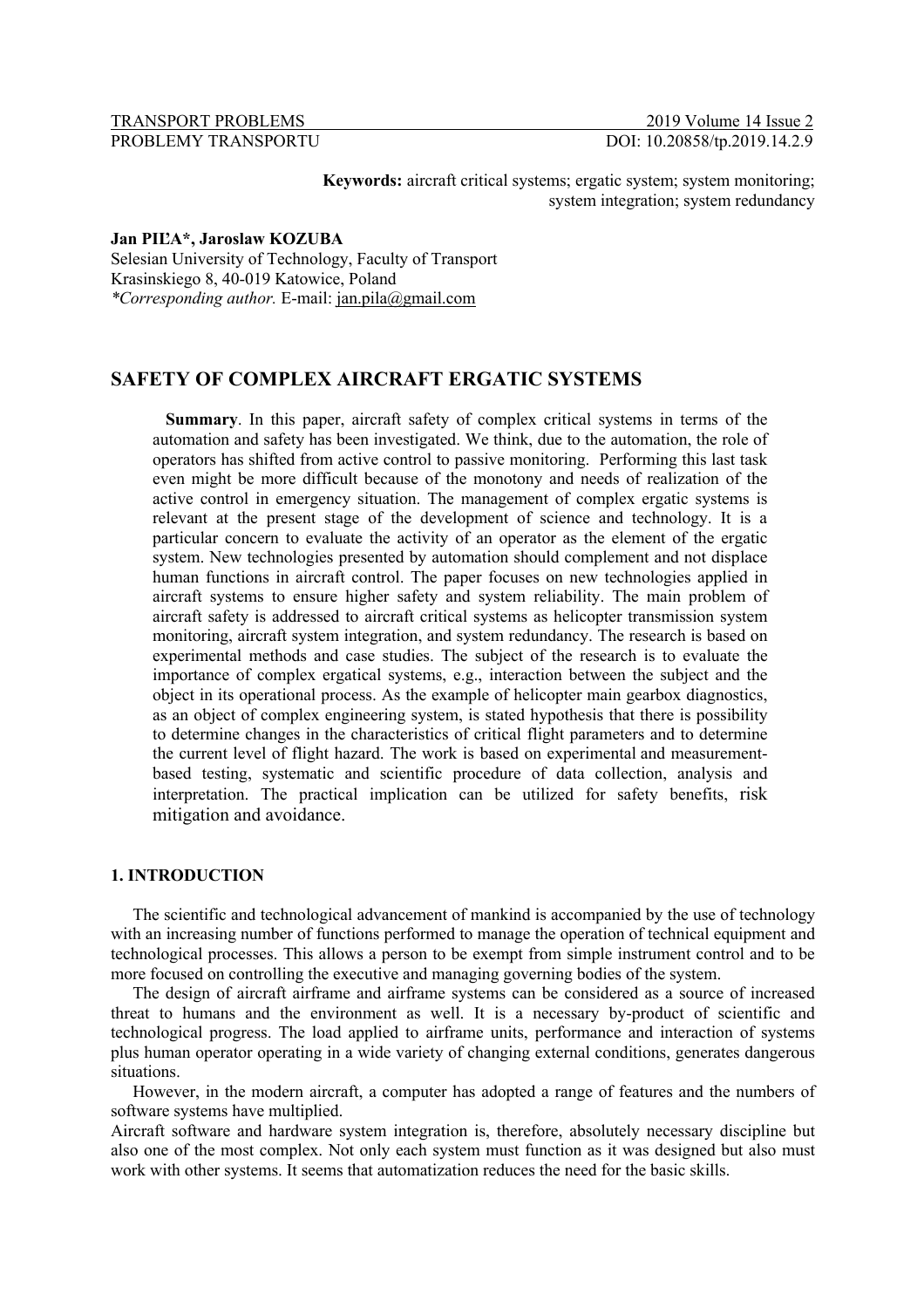The automation of the aircraft did not only reduce the need for the basic skills involved in the concept of flying skills but also the requirement of knowledge that was always necessary for pilots.

The word "automation" means the replacement of human functions, performed either physically or by using cognitive abilities, the functions of the machine.

Automation is simplification of certain tasks or part of the tasks performed by the crew members. The definition includes alarm systems and warnings that replace or enhance human control and decision-making (this may not depend on the choice of the crew, but be pre-determined, such as for monitoring systems, the state flight and fire detection).

Automation should complement and not displace human functions in control and control in civil air transport.

The operation of the aircraft functional systems should be simple and understandable so that it is possible to facilitate the detection of faults and their diagnosis.

In the field of aircraft automation, ergatic control systems (ECS) play an extremely important role. The development trend of these systems is characterized by a higher degree of complexity of managed objects; higher degree of potential external environmental hazards; increasing the number of system elements and the level of complexity of functional tasks to be solved; the growth of the volume of processed information; shortening decision time; increasing error rate, accuracy and quality of the decision-making process. In this respect, one of the most important problems of developing highly efficient ECS is the optimal reallocation of functions between the operator and the technical means, taking into account the psychophysiological capabilities of an individual. However, solving this problem goes beyond traditional automation systems. The only way in this situation is to provide intellectual support to the operator's activities through computer technology.

#### **2. SYSTEM ENGINEERING OF ERGATIC SYSTEMS**

The ergatic system (ES) is understood as the interaction between the subject and the object in work process (activity), and in more expanded form, this is the system "man–machine–environment– society–culture–nature".

An ergatic system is a complex control system whose component element is a human operator (or a group of operators), for example, an aircraft control system. Also, the ES is a purposeful system, which includes a person (group of people), a technical device (means of activity), an object of activity, and the environment in which a person is located.

Ergatic systems are systems in which a human operator does not directly participate in the performance of tasks arising from the designation of a given system but only performs the functions of checking, searching or restoring the system.

In a modern society, a system approach to problem solving is known and widely accepted. Almost in all human activities, there are possibilities to organize any activity systematically. Human activity is also systematic. Man is an active element of nature. If we look at the practical activity of a person, we can say that it is systemic. Mandatory features of practical human activity are follows:

- Structuralism.
- Interconnection of system components.
- System is subordinated to particular goal.

The main objective of systematization of human activity is to increase the efficiency of its activities.

The simplest way to increase efficiency is mechanization. Mechanization is characterized by the use of the simplest tools and devices, machines for performing any manufacturing operations (increases productivity by 5–7 times). The mechanism is always controlled by the person.

For aircraft systems, the most elementary components of the system are the mechanical components (pumps, valves, sensors, effectors, and others) that determine the characteristics of the hardware, software alternative applications or modules that support the overall operation of the system.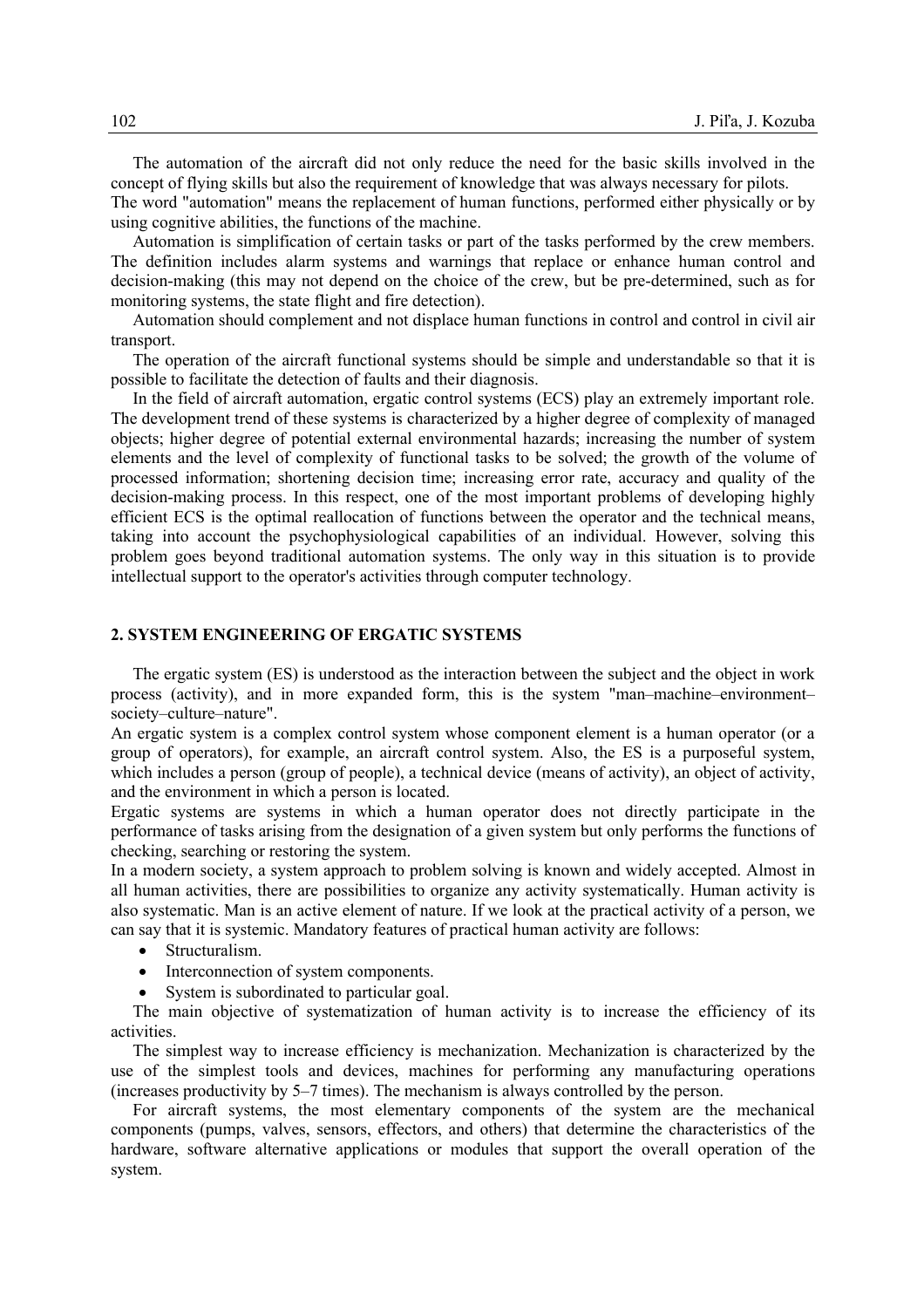A higher level of human productivity is automation. Its main task is to exclude the participation of a person from a particular production process, i.e., to command the machine not only through the work itself but also by managing these processes. The highest degree of systematic human activity is associated with cybernetics (the intellectualization of production). The main difference from previous levels is the use of intelligence.



Fig. 1. Step of increasing human productivity

It allows you to orientate in unknown situations, to solve newly created tasks that cannot be formalized and cannot be solved by automated systems. It is used as a natural human intelligence or an artificial intelligence. Systematization belongs to mass; therefore, it can be called a form of existence of matter. We know forms of existence of matter, such as time, space, movement, structure, etc., are also systemic [1].

**Systems engineering** is an interdisciplinary field of engineering and engineering management that focuses on how to design and manage complex systems over their life cycles. The system is not the same as the system engineering. Simply stated, a system is an integrated composite of people, products, and processes that provide a capability to satisfy a stated need or objective.

Systems engineering consists of two significant disciplines: the technical knowledge domain in which the systems engineer operates and systems engineering management.

Technical complex system (engineering system) function depends on a causal structure. Part of the causal structure of an aircraft system is related to energy and fluid flows in the physical, i.e., mechanical, electrical and fluid, process equipment. Another part or the causal links depends on information flow paths interconnecting the physical equipment that remove degrees of freedom from system states in accordance with the purpose of system operation. The constraints on system states to be introduced by this controlling information network depend on the immediate purpose or operating mode and serve to maintain a state, to change the operating state in a particular system or subsystem or to coordinate and "synchronize" states in several subsystems to prepare for systems reconfiguration.

**A typical aircraft is equipped with a set of interacting systems that are combined to enable the** aircraft to perform a particular role or set of roles.

The term aircraft systems integration can be interpreted in a number of ways:

- Integration at the component level.
- Integration at the system level.
- Integration at the process level.
- Integration at the information level.

The most typical integration is applied in the flight control system (FCS) as a critical system.

In the earlier time, the integration of aircraft FCS was based on mechanical integration.

There are direct mechanical linkages between the pilot's cockpit controls and the control surfaces that manoeuvre the aircraft, leading to implementations that have high integrity, in terms of the probability of loss of control of the aircraft.

By introduction of the electronic systems, it has become now possible to expand links between the different systems. Today's FCS is an integration of mechanical hydraulic electrical and electronic (information) systems. For the safety and reliability reasons, mechanical systems are gradually replaced by electronic systems allowing better system integration. Information-based integration more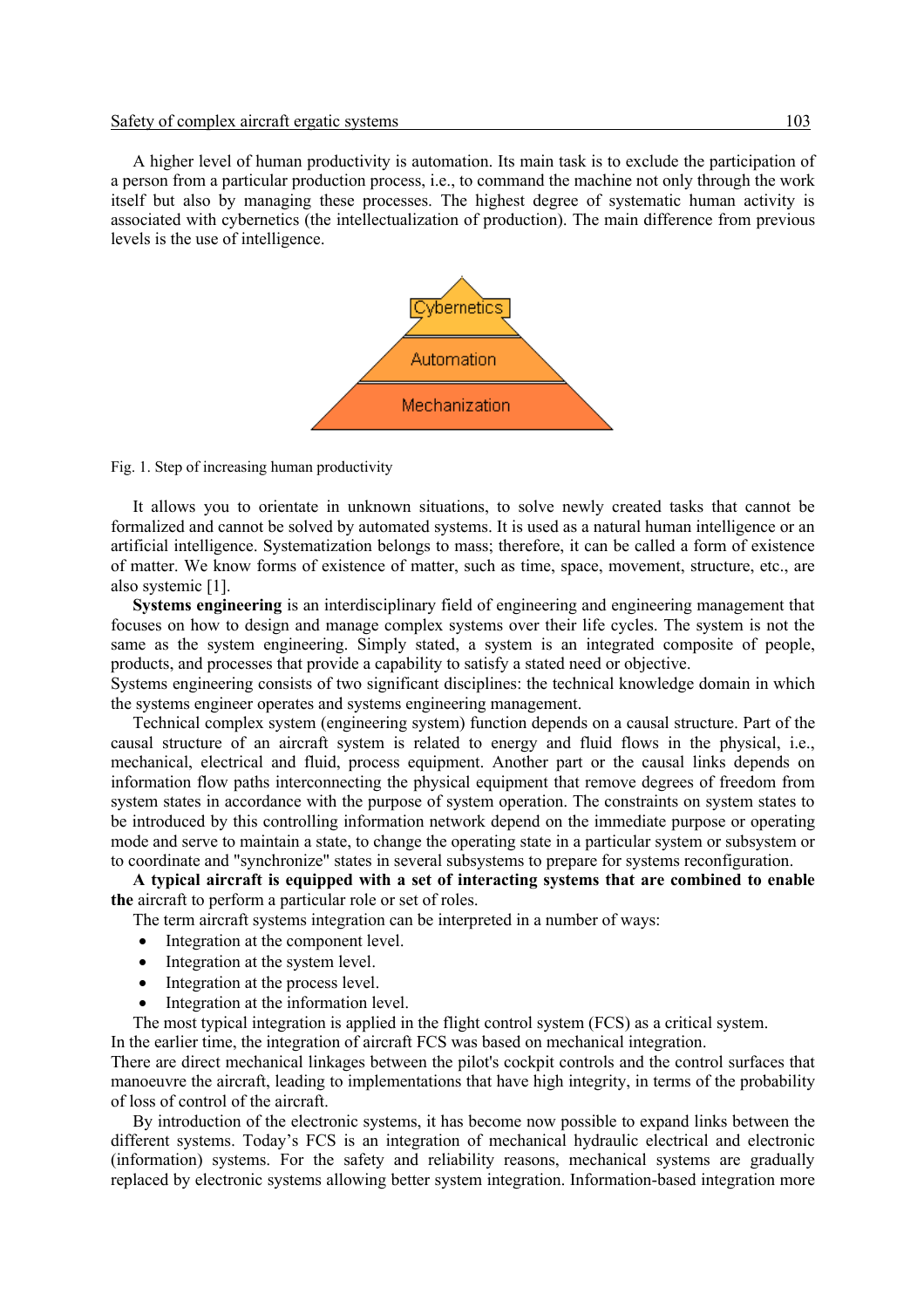and more infiltrates the airframe structure in order to check and control structure integrity and elasticity. Typical airframe–information integration is flight envelope protection, high angle-of-attack protection and others for limiting aircraft performance [2].



Fig. 2. Information flow paths [2]

In the most general form, the general theory of systems includes the following components: cybernetics, system engineering, and operative research theory, each of which contains a number of particular theories.

The present world as described above can be characterized not just systematic but also ergatic. Man has enormous energy and information resources, and his (her) adaptation to the modern environment is achieved not only through genetic but also rather through technical means.

The use of complex technical systems (CTS) is common in various areas of human activity, and ergatic systems (ES) play a dominant role in the techno-sphere. These are systems with a wide range of options, the ability to self-organize, considerable freedom of behavior, a great deal of information and the speed of information processing. Their lifecycle is the same or longer than human life. Due to the specific characteristics of these systems, they are used in non-traditional management objects. Accordingly, new methods of research and analysis of their processes of operation are being expanded.

#### **3. AIRCRAFT ERGATIC SYSTEMS AND SAFETY**

An increase in the number of airplane systems, components and other facilities relates to pre-flight and in-flight control; an increase in the number of critical flight parameters affecting the level of safety requires further automation of non-stop control processes to control aircraft operations, on-board equipment and crew activities, creating control measures and accepting operational decisions at all stages, through pre-flight preparation and ending with the landing of the aircraft [4].

An aircraft ergatic systems belong to the class of large ergatic systems characterized by the existence of a network of mutually connected subsystems linked to the common purpose of operation [5].

It is a complex management system whose main element is a man – operator (or group of operators) in the aircraft management system.

The existence of such a system and the rapid tempo of technology development, particularly in the aviation, greatly accelerate the development of human capabilities, limiting the human interaction capability with aircraft systems.

Impact of technology and initial human factor problems:

- New technology application.
- Increased system capability.
- Information load that makes more complex the general work load.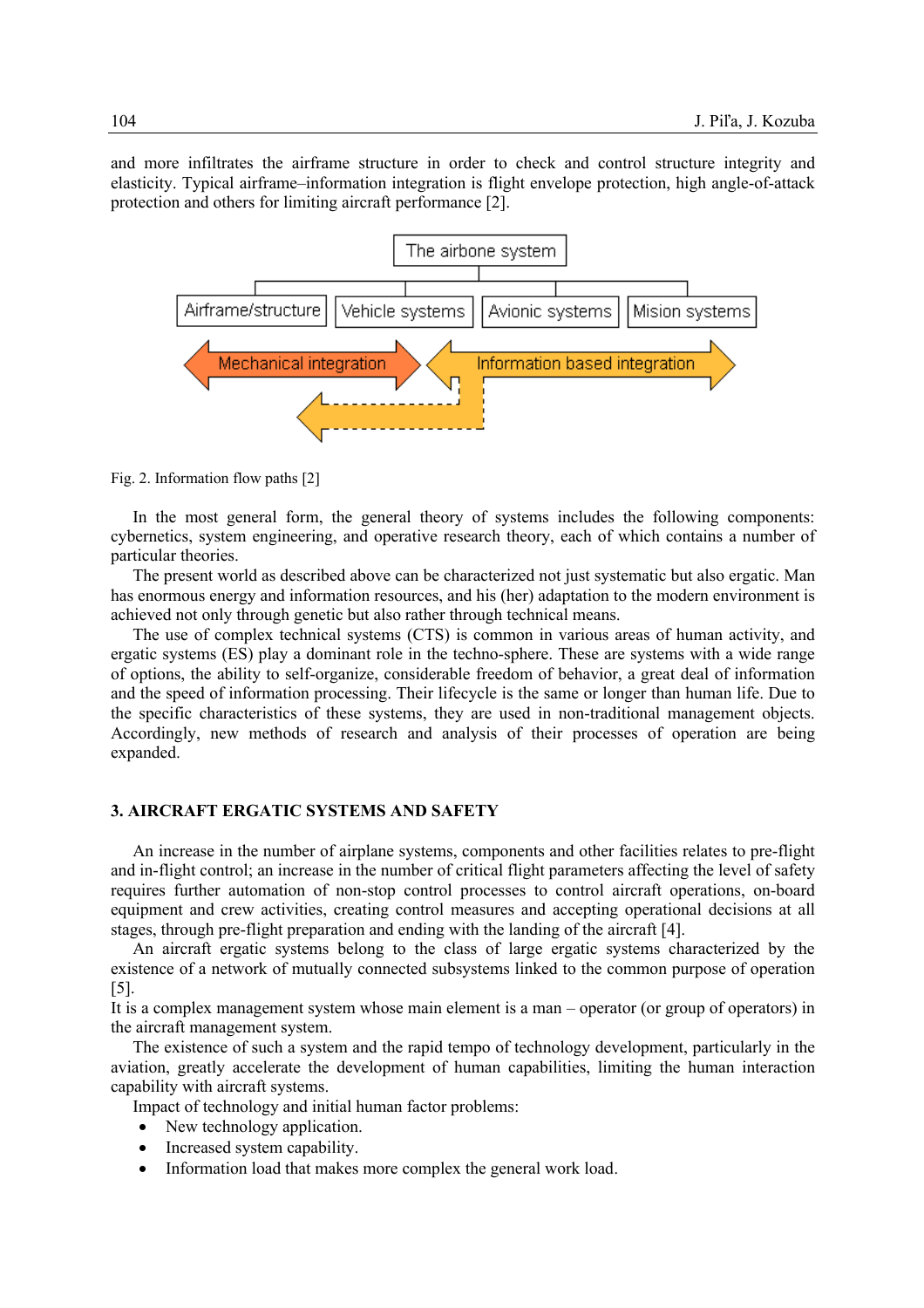- More extreme working conditions (risks).
- Taxing human resources (altered strategies and complacency).
- Emerging accidents, errors, training failures, and operator shortages.

The complexity of the systems may result from complex, e.g., nonlinear relationships, but, in this context, it is primarily intended to express unexpected behavior – the interaction in ergatic system, i.e., a system with a large number of subsystems and a human operator. This interaction can have three layers of physics, communication, or control that are very tightly linked to create another complexity attribute.

Relation between aircraft system components of complex aircraft systems is often created by networks or layers of networks. The network structure may be relatively rigid, but it may also evolve depending on internal or external inputs or events.

Ensuring a high level of safety, in modern, potentially dangerous aircraft systems, is only possible by combining the capabilities of modern aircraft alert and warning systems and their management by highly qualified operators, psychologically prepared for timely and adequate response in conditions that can lead to accidents. Such an operator can mitigate the consequences of dangerous situations and prevent the further occurrence of an accident.

Depending on the level of development of technology and technological possibilities, the capacity of the human operator (primary psycho-physiological) is increasing, increasing the quality of general and special education and increasing the usage of equipment by automated control, management systems, etc. Gradually, human capacities are increasingly lagging behind at a rapid tempo of technological development. Such a situation is, inter alia, associated with a certain delay in the complex assessment of new technology as regards its potential (emergency) danger. It is very difficult (and almost impossible) to assume all types (and variants) of those risks in the phases of creating and testing new equipment and technologies.

Human errors that can lead to an aircraft accident not only occur at the design and construction stage, but they can also occur at all stages, from design, production, maintenance, operation to their decommissioning.

This is due to the fact that the complexity and improvement of technology, its quantitative growth, and the emergence of possible technical failures (or little analysing) inevitably create assumptions to increase the probability (risk) of accidents.

Human skills in the prevention of accidents have also grown by improving education, higher qualifications, quality selection, use of computerized equipment, automatic process management, improving the whole system and means of safety. Nevertheless, the possibilities of man are still lagging behind the accelerated development and expansion of the possibilities of modern technology.



Fig. 3. The ratio of technology development (complexity) and the growth of human operator capabilities [6]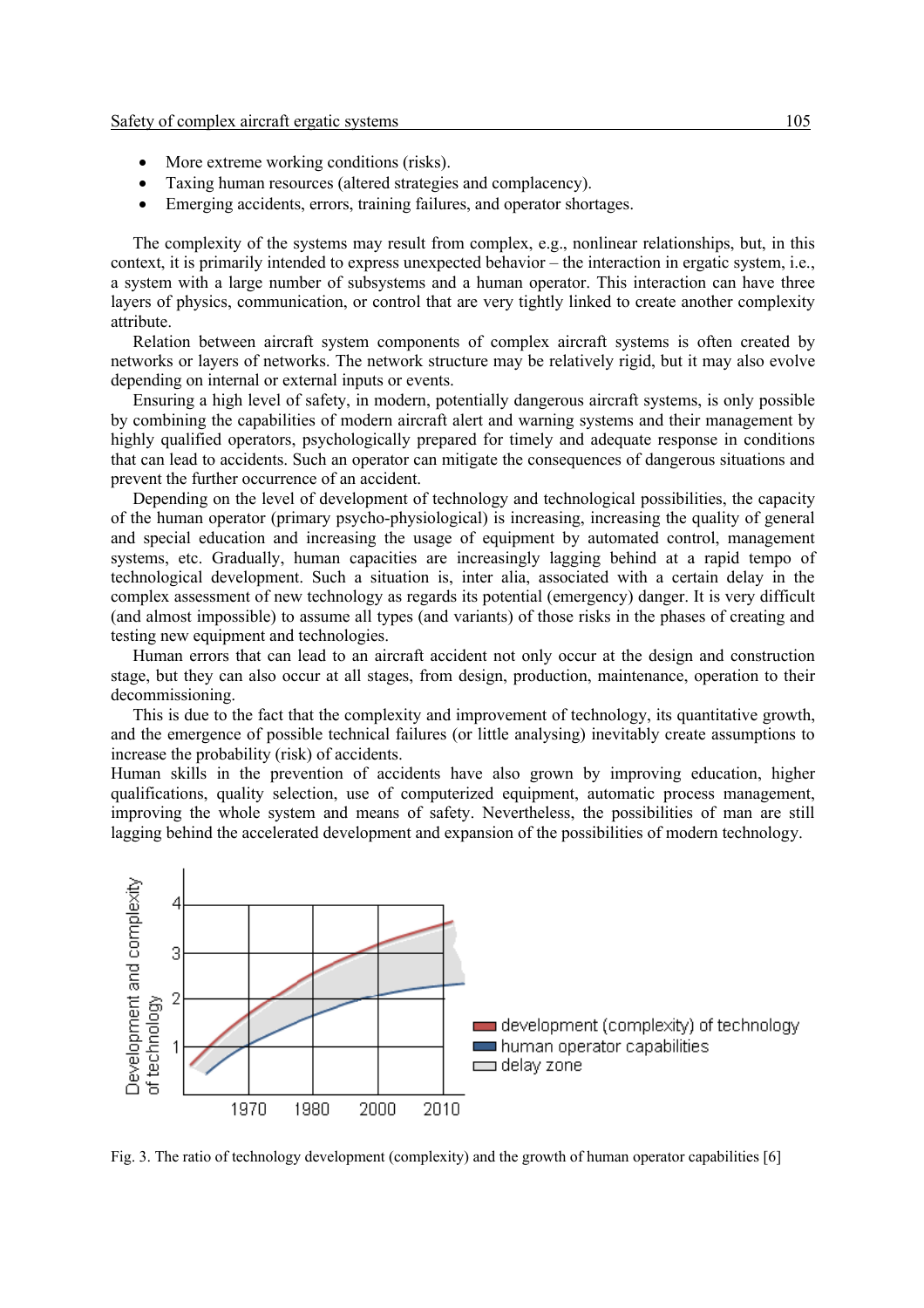The result is different types of conflicts. Under such conditions, the conflict has acquired a new meaning as it is currently understood to be a way of interacting objects based on the fact that conflicting parties do not separate or clash with each other in opposition, but, in some cases, they join together and work together. There is a new system characterized by new features that do not belong to any of the objects but have a significant impact on them. In such a situation, neither the observer nor the super-system nor the subjects have comprehensive information about themselves and their relationships but use their own subjective solutions and judgments.

Research in the area of safety of air traffic technology today requires the use of new approaches, methodologies, and technologies. This is due to the following reasons:

- a rapid increase in flight speeds and altitudes; reduction of meteorological limitations in air traffic;
- increase of air traffic intensity;
- more complex design due to larger dimensions and a higher level of automation of new generation of aircraft;
- other factors related to the operation and aircraft aging;
- the need for further training and retraining of aircraft engineering staff and air traffic controllers; information technology processes related to flight operations and their support; and
- introduction of "glass cockpit" or pilot's compartment with a high degree of information technology.

The growing complexity of aircraft systems and software may make it difficult to assess compliance to air worthiness standards and regulations. Systems are increasingly software-reliant and interconnected, making design, analysis, and evaluation harder than in the past. Although new capabilities are welcome, they require more thorough validation and verification. Complexity could mean that design flaws or defects could lead to unsafe conditions that are undiscovered and unresolved.

Examination of the effects of system complexity on aircraft safety is assigned to investigate the nature of complexity, how it manifests in software-reliant systems such as avionics, how to measure it, and how to tell when too much complexity might lead to safety problems and assurance complications. The research (by Sarah Sheard, 2015) addressed several questions, including:

- What definition of complexity is most appropriate for software-reliant systems?
- How can that kind of complexity be measured? What metrics might apply?
- 
- How does complexity affect aircraft certifiability, validation, and verification of aircraft, their systems, and flight safety margins?

This gives rise to a question: where there is a line of safety between two systems that can be considered a safe interface?

If we consider the system to be complex, it is necessary to explore what is problematic and what is beneficial due to its complexity. The complexity attribute of the system must take into account its safety and performance, which is a redundancy resolved. The system has not just two identical units instead of one, but it also has a switching mechanism between two units and the way each one works is little complicated. This feature is often supported by software, which is now much more complicated than when there was only one unit.

The complexity of aircraft systems affects aircraft design and troubleshooting activities, e.g.:

- complicated software planning;
- difficulties in design process, as the existing techniques may not have a sufficient safety level in real-time systems operation. Individual safety cases cannot be assessed solely on the basis of simulations and laboratory tests, but it usually requires a wait for operational data to increase the level of safety;
- complexity of systems may cause operators to be less able to predict the properties of a system composed of new hardware and subcomponent components;
- complexity of systems makes it difficult to define and diagnose problems; and
- system complexity makes aircraft line maintenance more difficult [7].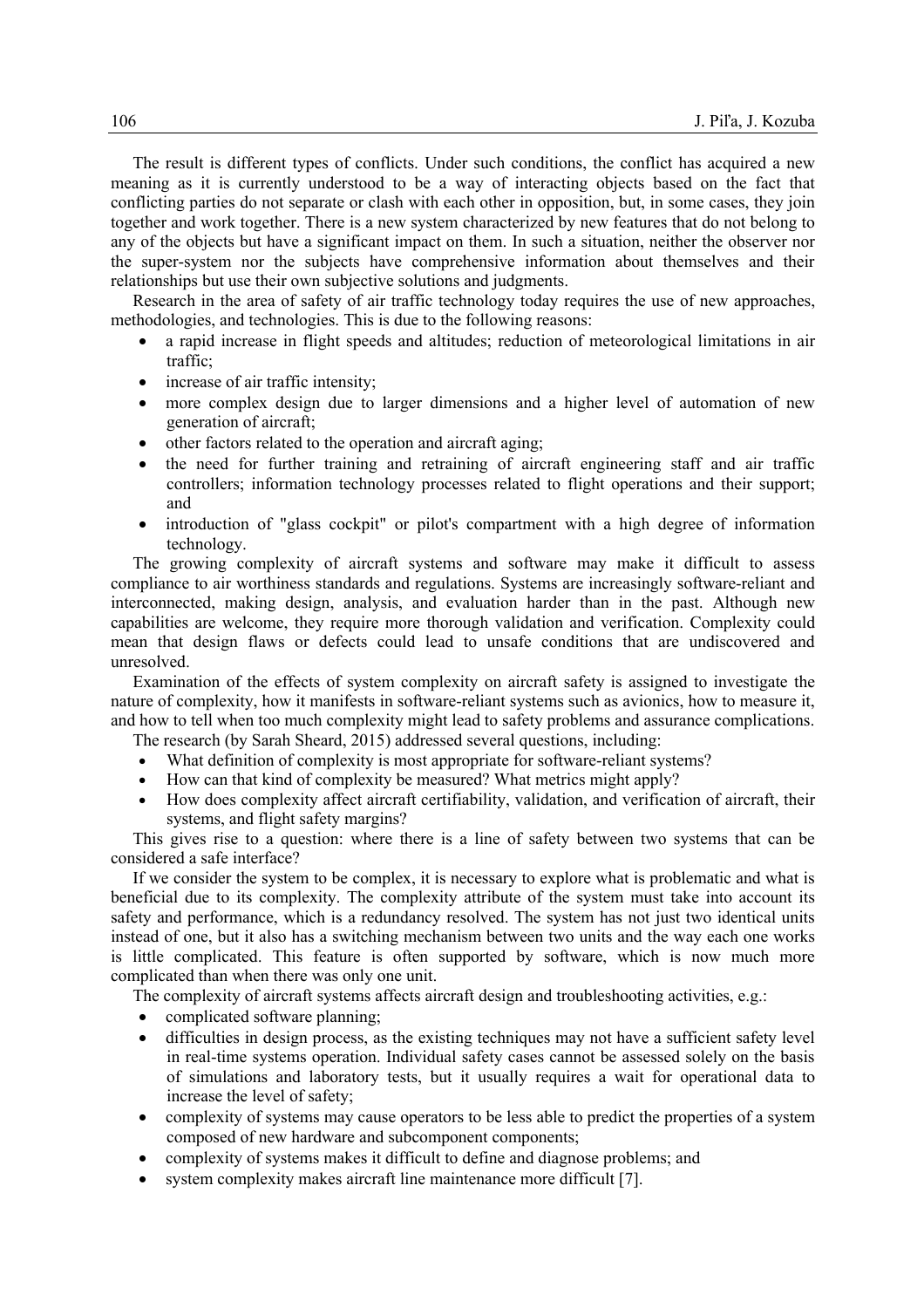The system approach to studying the "aircraft-environment-operator" ergatic system requires the clarification and coordination of some concepts, in particular, system security, system diagnostics, and the information system of the ergatic system and technical risks.

#### **4. INTEGRATION AND REDUNDANCY OF AIRCRAFT SYSTEMS**

System integration (SI) is an IT or engineering process or phase concerned with joining different subsystems or components as one large system. It ensures that each integrated subsystem functions as required.

The integration of aircraft systems (ILS) is an aspect of system engineering, integration, and testing process. Modern aircraft has power and control system integration by reasons for the need to extend their mutual cooperation.

The main objectives of ILS are to:

- increase the level of safety, the use of diagnostics and prognostics to detect faults before approaching dangerous situations,
- improve the operational readiness through a better planning of maintenance,
- improve reliability through a better understanding of the current technical condition of the system and maintenance-based forecaster, and
- reduce overall maintenance costs by reducing unnecessary and unplanned maintenance.

There are two main directions of integration: horizontal (single interface between all other subsystems) and vertical (subsystems are integrated according to functionality) [5].

Redundancy in engineering should be understood as a "design paradigm" that frames regulatory assessments and interpretations of all complex technical systems. In modern engineering, it is equated with safety and integrity [8].

Redundancy in engineering has a specific meaning. It is the duplication of critical components or functions in order to increase system reliability, usually in the form of advances (back-up) or fail-safe system.

In general, the number of redundancy indicates the number of independent members, i.e., triple redundancy indicates three independent members, whereas a quadraplux redundancy indicates four independent members. A triple redundant system is used in flight control and is a natural evolution of all hardware resources of the airplane flight controls.

There is mechanical, computer, and hydraulic redundancy on the airbus A320 (340).

#### **5. MONITORING OF HELICOPTER TRANSMISSION SYSTEM AS A PART OF ON-BOARD ERGATIC SYSTEM**

A significant part of the helicopter operators is associated with the on-board ergatic system (OES): crew–on-board equipment–helicopter. These include peculiarities of helicopter aerodynamics, flight dynamics, helicopter control, crew failures, engine failure, inappropriate external conditions, or special flight modes. Due to the accidental emergence of these factors during flight, unwanted air situations arise.

These means must not only monitor the functioning of the OES elements but also determine changes in the characteristics of critical flight parameters, immediately alert the crew when approaching the limits of operational limitations, and determine the current level of flight hazard. Determining the level of danger allows pilot to avert the consequences of equipment failure, crew failures and adverse external influences, correct automatic control algorithms, as well as timely decisions about the need to change control mode or helicopter route.

The essence of monitoring is the determination of the necessary and sufficient set of indicators characterizing all the studied properties of the system and the formation of dependencies characterizing the total effects of the use of the system or its elements.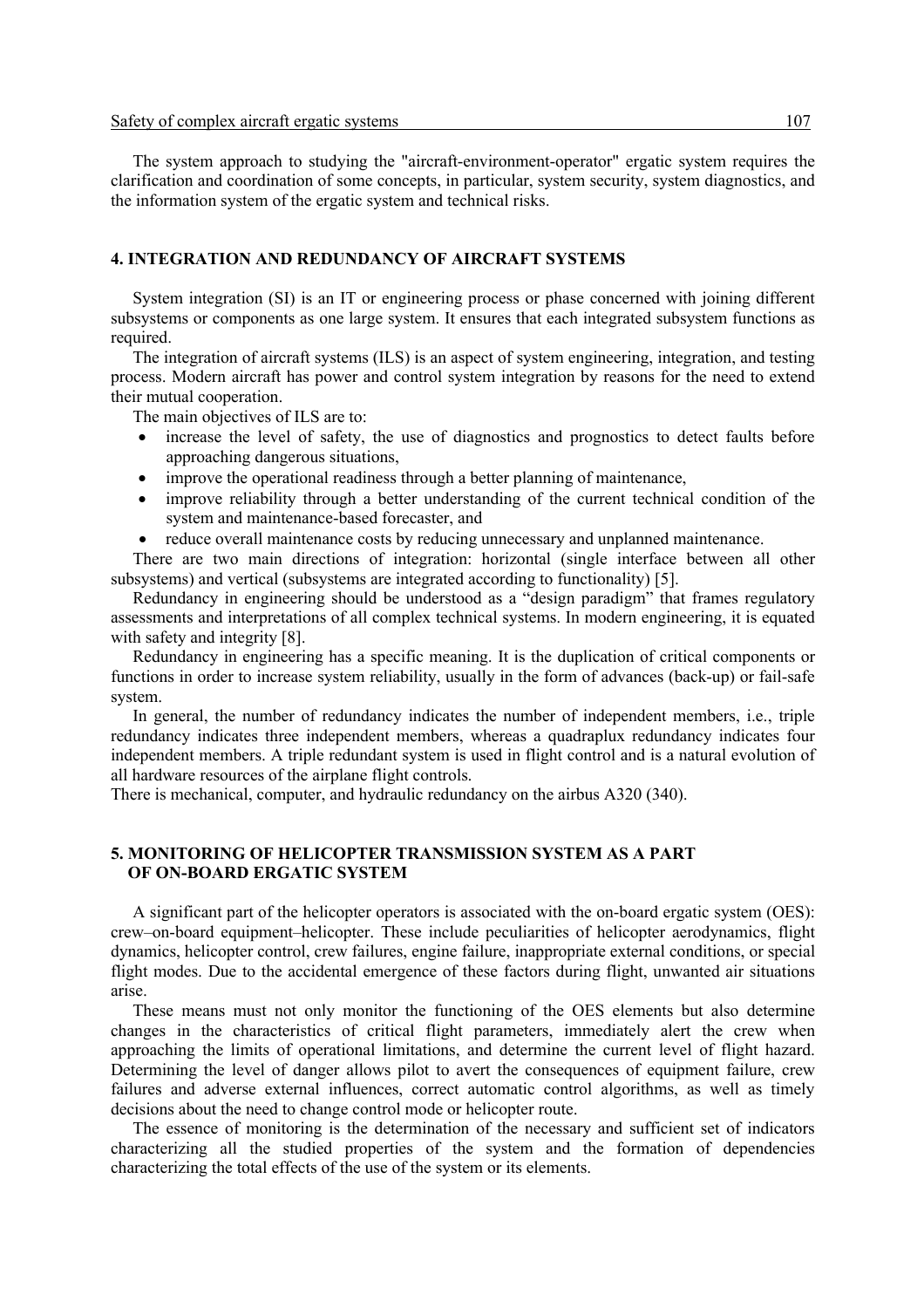The goal of parametric analysis of any complex engineering system is to assess the effectiveness of the system based on the determination of the quantitative values of its indicators.

The objects of the research and study are the parametric analysis of vibration indicators forming vibration spectra.

Using the vibration indicators, it is possible to determine the internal properties (health condition) of the engineering system being analysed.

The research of helicopter transmissions monitoring is focused into the vibration diagnostics of helicopters Mi-24, Mi-17 most critical parts. Main, intermediate, and tail gearboxes are the objects of monitoring.

The transmission system of any helicopter is the most critical systems because it transmits power from an engine to the main and tail rotors for helicopter thrust, lift, and flight control. Helicopter transmission vibrations are closely connected to helicopter`s dynamic stress, condition of bearings, gear-units, unbalance, abnormal alignment between shafts, cracks in vital components, deterioration, etc. For this reason, undetected faults in the transmission can lead to a catastrophic failure.

The primary objective of helicopter transmission vibration monitoring is to supply information about machinery operating and technical condition.

#### **Purpose of research**

The purposes of this research are:

- 1. The primary analysis of vibrational spectra (calculation of the expected gear and bearing fault frequencies of tail, intermediate and main helicopter gearboxes).
- 2. Secondary analysis of measured vibration spectra.
- 3. Design methodology for gearboxes frequency measuring.
- 4. Creating a database of gearboxes vibrational spectra for tertiary (maintenance) analysis.

In Fig. 4, different main helicopter gearbox frequency spectra interpretations are shown. After downloading, the data should be reviewed by a maintainer for advisories and threshold exceedances, followed by detailed analysis by an analyst or an engineer. The analyst should look for threshold exceedances as well as data trending.

Thresholds are limits set in order to quantify the degree of possible degradation. In Fig. 4, no thresholds are shown, as there are preliminary results received from measurement at different working hours. In Fig. 4, vibration energy growth measured in RMS values in different axes is shown. The interpreting aspect of the vibration spectra is to depict importance of the helicopter diagnostic system as an integrating part of ergatic system.

#### **Discussion**

All machines with rotating components give rise to vibration. Each machine has a specific vibration spectrum related to the structure and the health condition of the machine. If the state of the machine changes, the vibration signature will also change. A change in the vibration signature can be used to detect incipient defects before they become critical.

Military air operations in helicopters are examples of activities that require high performance of the operator.

Good automation reduces pilot workload and frees attentional resources to focus on other tasks, but 'management' of the automation is needed, particularly when involving data entry.

Aircraft condition (-ing) monitoring system (ACMS) monitors aircraft functions (condition in machinery) and also produces messages detailing failures and in certain cases. The monitoring system displays data concerning aircraft systems and also failures, and sometimes it displays corrective action to be taken by the pilot and system limitations after the failures. It is a major component of predictive maintenance. The use of conditional monitoring allows maintenance to be scheduled or other actions to be taken to avoid the consequences of failure, before the failure occurs.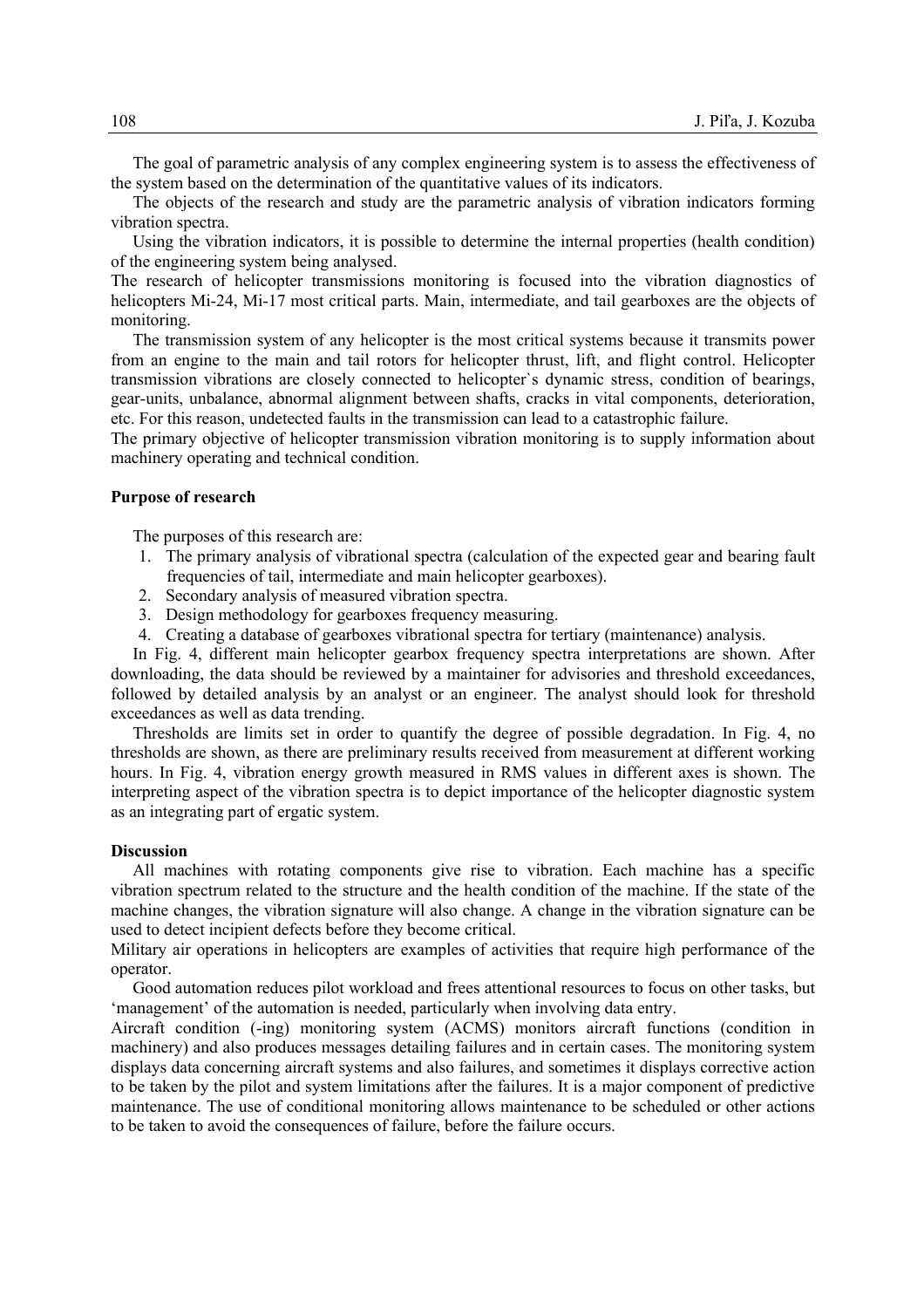

Fig. 4. Comparison of vibration spectra from main helicopter gearbox

### **6. CONCLUSION**

Up-to-date aircraft systems present serious matters relating to automation and human–machine system errors. These matters are associated with certain various errors and omissions occurring in the human operator states. These deficiencies include decrease in attention, negligence, and a loss of situation awareness (SA).

A man's role in control systems was presented by Bibby et al. [10]. They stated that many control engineers have a hidden dream: complete automation, in which a man's role is only that of a consumer. However, the reality of today still shows that a considerable human involvement in design and operation is absolutely necessary for a system to function.

A new class of design-induced human factor accidents is apparent in a number of the new highly automated aircraft. These human factors accidents are associated with design features that eliminate or interfere with the communication between the aircraft and its systems and the operator. This interference involves the removal of tactile, audible or visible feedback that was usually present in earlier systems. The inevitable conclusion is that manufacturers, certification authorities, and airlines have been accepting certain basic design philosophies that have introduced new human factor problems. This trend should be reversed [9].

The ergatic system analyses the relationship between technical objects and the psychophysiological capabilities of a human operator operating a system. Thus, aeronautical ergonomics is a specific branch of cybernetics that studies the general principles, processes, and laws governing ergonomic systems in order to design and use these systems as efficiently as possible.

The main objective of aviation ergonomics is the scientific substantiation and development of recommendations for designers, technologists, production managers, and operators on the creation and use of optimal ergatic systems, based on the technical requirements of the system.